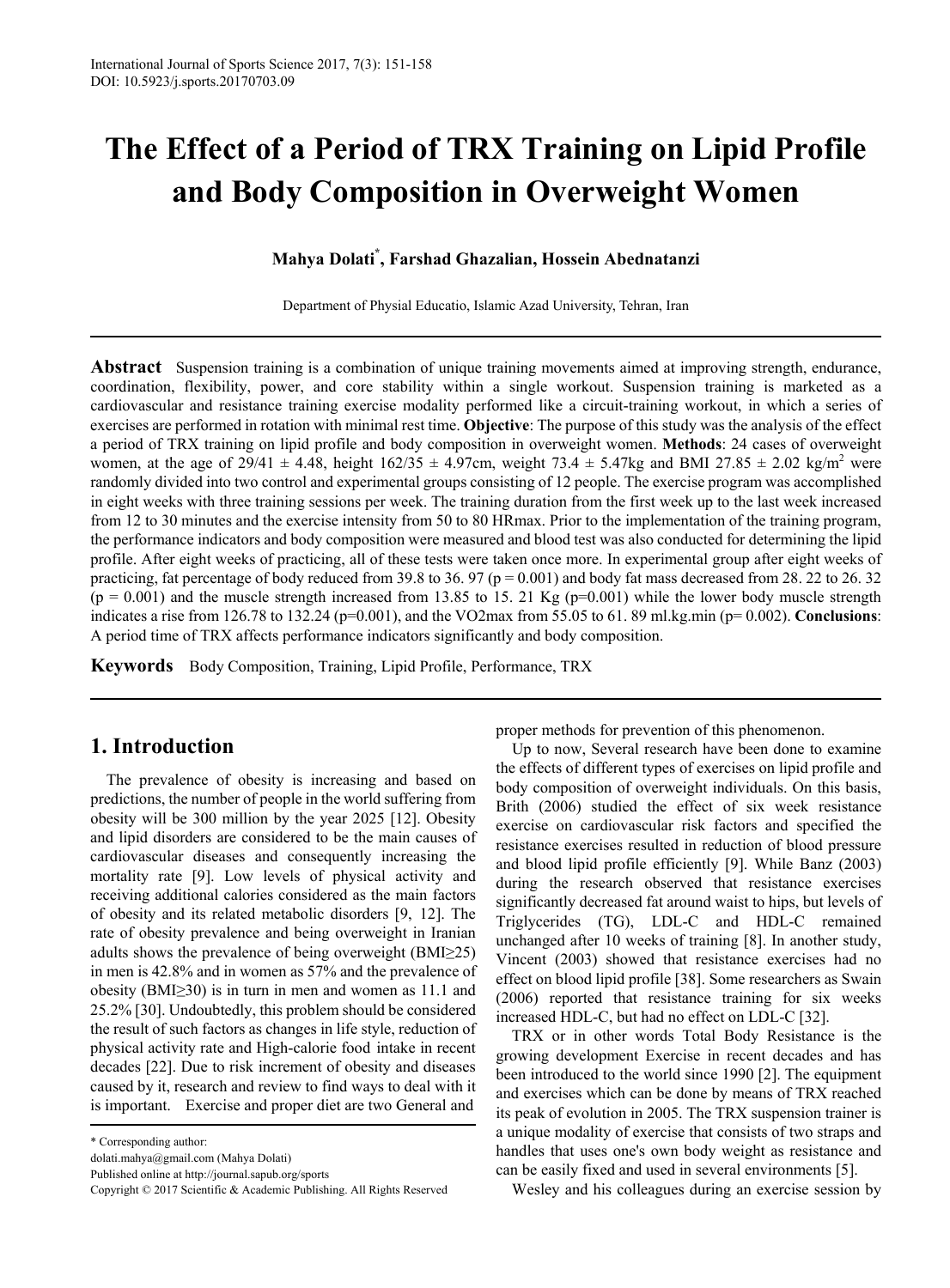the TRX suspension system to determine the effects of exercise on the metabolic and physiologic indexes of performance and intensity in body learned that TRX has highly significant effects on some physiological factors. It indicated a TRX suspension exercises system during 30 seconds rest and 30 seconds work provides moderate cardiovascular system benefits in less time compared other methods of training [39]. Dalibor showed that TRX strengthens muscles of human body increases joint stability, strengthens the ligaments and the stability of a group of muscle, especially back muscles while improving the capacity of the lungs [13]. Kyung Hun Yu indicated both resistance exercises and TRX will improve body composition and fitness among Ballet swimmers after 12 weeks of combined or hybrid resistance exercises and TRX despite the differences in these two types of exercise [23]. Mario et al., proved that traditional resistance exercise, increase exercised muscle energy potential leading to overall increase of strength qualities in the muscles while practical exercise with TRX improved control and accurate harmonization of the muscles [24]. Jeffrey showed that TRX improved variables of muscular fitness in both young and middle-aged adults while its results are generally derived from traditional resistance exercise. [21]. According to the research mentioned, the objective of this study is to review eight weeks exercise by TRX effects on lipid profile and physical composition of overweight women.

# **2. Methods**

This method is a type of quasi-experimental study which has been accomplished with pre-test, post-test and control group. In the first stage the research notice installed by the researcher led to identifying those young and overweight women in west of Tehran, willing to exercise for modulation of their weight and improvement in the physiological status. Among the 50 volunteers, 24 were chosen with the index of physical mass BMI between 25 to 30 Kg/m<sup>2</sup> having no exercise and specific disease without any drug or supplement consumption during the past six months. Then subjects were divided into two groups, upon random odd and even initial ranking as experimental and control groups. The experimental group, with average age of  $29/00 \pm 4.05$  years, the weight of  $71.54 \pm 5.53$  kg and height of  $162.08 \pm 5.44$  cm and the control group with an average age  $30.67 \pm 4.21$  years, the weight as  $73.77 \pm 6/28$  and the height  $162.08 \pm 5.44$  were specified. After a physical examination, the physician issued the permission for activity. The subjects cooperated with full consent during the implementation of the study. Furthermore, observance of safety issues to prevent possible injuries during exercise has been predicted. Based on their self-declaration, they had a natural menstrual cycle.

#### **2.1. Anthropometric Measurement**

Anthropometric indicators measurement includes height, weight, body mass index, blood pressure and waist-to- hip

ratio (WHR) of both groups performed prior to the exercises. Height in cm, without shoes and socks were measured by a handmade wooden device three times and the average height was recorded as the height of each individual. Body composition including measurable factors of weight, BMI, Skeletal Muscle Mass (SMM), Body Fat Mass (BFM), Percent Body Fat (PBF) and waist -hip ratio (WHR) measured by the device of Body Composition model Inbody 230. The muscle strength of the Subjects was measured with calculation of 1RM or one maximum muscle strength repeat. To measure 1RM of upper body muscles, the chest press with barbell and for lower body muscles the seated leg press machine were applied. 1RM was calculated based on indirect method upon Brzycki formula. In order to control the intensity of the exercise according to heart beats the sport watch Suunto, model M2 was used.

#### **2.2. Biochemical Measurement**

Blood sampling was performed after at least 12 hours fasting in the stage of pre-test and 48 hours after the last training session in the stage of post -test as 5 cc blood taken in vitro from the Antecubital vein of the subjects. Sampling was done at a certain hour of the day (8 am). For feeding control, all the subjects consumed the same diet as planned by an athletic nutrition expert. The subjects recommended to control their diets during the implementation of the study and refuse changing the diets. They were also recommended not to take any supplement without physician prescription and in case of physician recommendation the researcher to be informed accordingly.

#### **2.3. Exercise Protocol**

The control group in 8 -week period just adhered to the diet and abstained from intensive physical activity. Among the subjects, the experimental group consisting of 6 persons has been chosen fully randomly and equipped with a sport watch Suunto model M2, for the calorie measurement and heart rate per exercise session, from the start of training until the end of exercise protocol where an exercise protocol was planned by a researcher for this project. In planning this protocol, Anguis research applied to some extent in order to measure the slope and mark the signs on the ground as well [3]. In this protocol the method stepped overload was used in which load increase was applied once every two weeks. The exercise protocol is shown in table 1.

The subjects exercised for 8 weeks (24 sessions), 3 sessions per week. The duration of each exercise session was increased every two weeks from 12 minutes to 30 minutes. The duration of each move was 30 seconds and the break between each move was also considered 30 seconds. The first and second week mostly were of educational nature to familiarize and train the subjects to run devices and master movements. In the first two weeks, the gradient 1 was used whose distance from the hanging point was 50 cm for exercises- back to the hanging point such as chest press. In the final two weeks the gradient would be level 4 and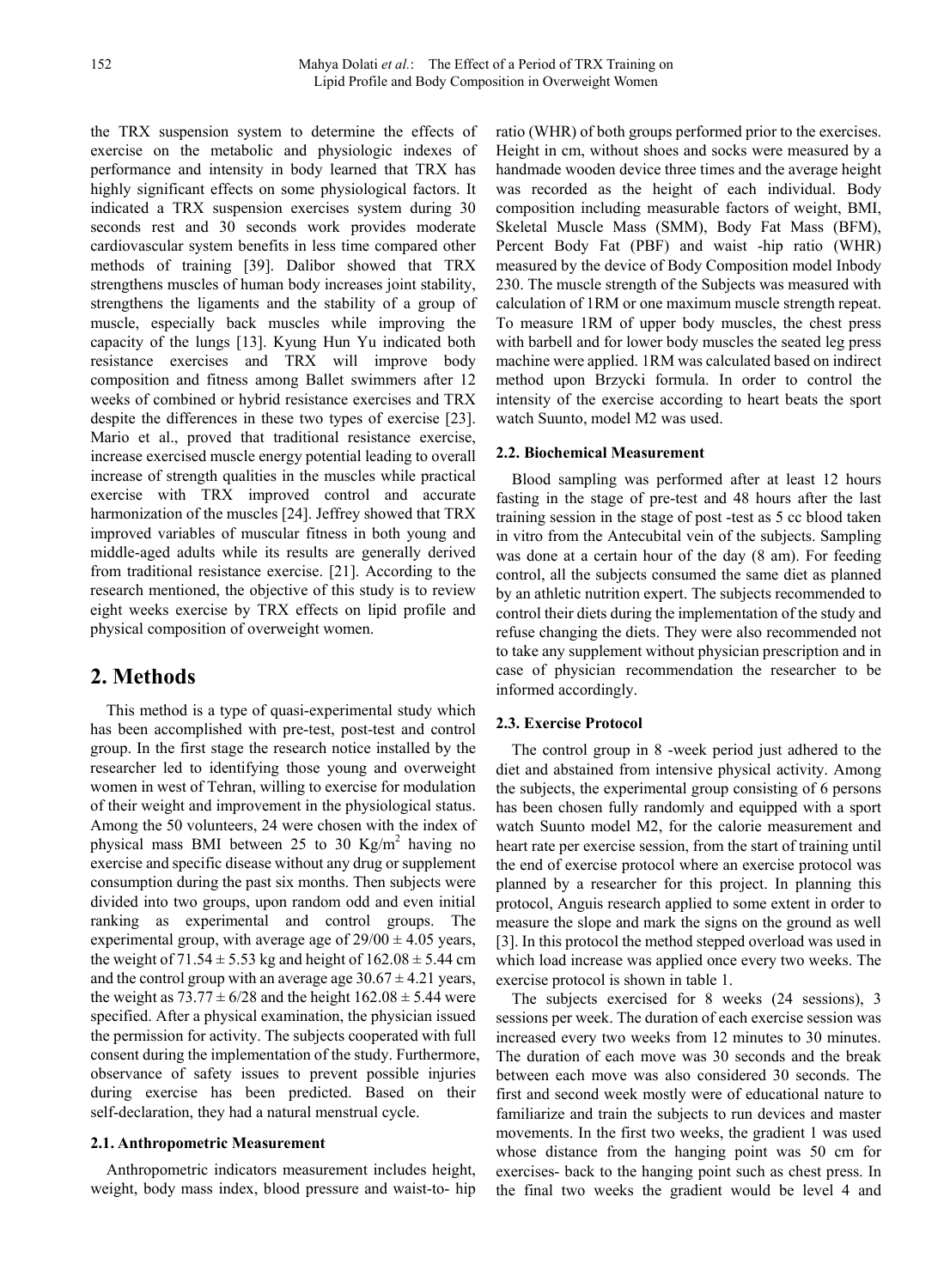distance 95 cm. For the exercises facing the hanging point such as Scott, upgrade from 147 cm to 177 cm. The intensity of the exercise was between 50-60% of HRmax that in the last two weeks was increased to 80% of HRmax while regularly measured during the exercise. The number of the exercises increased from 12 exercises including four lower body, four upper bodyand four abdominal exercises to 30 exercises including 10 lower body, 10 upper body and 10 abdominal.

| Table 1. | Exercise protocol |  |
|----------|-------------------|--|
|----------|-------------------|--|

|                                                                                         | <b>Weeks</b>         |                      |                     |                          |
|-----------------------------------------------------------------------------------------|----------------------|----------------------|---------------------|--------------------------|
|                                                                                         | First $\&$<br>Second | Third $\&$<br>Fourth | Fifth $\&$<br>Sixth | Seventh<br>$&$ Eighth    |
| Level                                                                                   | 1                    | $\overline{2}$       | 3                   | $\overline{\mathcal{L}}$ |
| Distance from<br>hanging point for<br>exercises towards<br>to the hanging<br>point (cm) | 147                  | 157                  | 167                 | 177                      |
| Distance from<br>hanging point for<br>exercises backed<br>to the hanging<br>point (cm)  | 50                   | 65                   | 80                  | 95                       |
| Intensity (heart<br>rate)                                                               | $50 - 60\%$          | $60 - 70%$           | $70 -$<br>75%       | $75 - 80%$               |
| Exercise number                                                                         | 12                   | 20                   | 30                  | 30                       |
| Exercise time (s)                                                                       | 30                   | 30                   | 30                  | 30                       |
| Rest(s)                                                                                 | 30                   | 30                   | 30                  | 30                       |
| <b>Set</b>                                                                              | 1                    | 1                    | 1                   | 1                        |
| Total time (min)                                                                        | 12                   | 20                   | 30                  | 30                       |

#### **2.4. Statical Analysis**

In order to describe the research data, the average statistics and standard deviation were used. Data distribution was

evaluated by applying kelmogr Smirnov test. Initially, the amount of changes of each variable from pre-test up to post-test was calculated (the difference between the pre-test and post-test) then using independent t-test, the amount of changes between the two groups was compared. Statistical computing using SPSS software version 21 was performed. A significant level of 5.0 was considered.

#### **3. Results**

The results showed that weight ( $P = 0.175$ ) and BMI ( $P =$ 0.219) in both test and control groups after the test reduced and this reduction in test group was more although not with a significant difference (table 3). In addition, the results showed that the amount of SMM ( $P = 0.001$ ) in the test group (3.15% increment) in the post-test significantly increased compared to the control group, but a slight decrease in the control group (0.15%) was observed (table 3). Also, the BFM (P = 0.000) (6.6% reduction) and PBF (P = 0.000) (5.4% reduction) in test group in the post-test significantly reduced compared to the control group (table 3). But the WHR in two groups did not show a significant difference between test and control groups ( $P = 0.596$ ) (Figure 1 and table 3). The results showed that none of the lipid profile indexes made significant changes compared to the control group  $(P = 0.551)$  (table 3). The results showed that in the post-test, the strength of lower membranes ( $P = 0.000$ ) (4.3%) increment) and chest press strength  $(P = 0.001)$  (1.10%) increment) of test Group increased significantly compared to the control group ( $P < 0.05$ ) (Figure 2 and table 3). Also, the maximum oxygen consumption  $(P = 0.002)$   $(12.4\%$ increment) compared to test group in the post-test increased significantly while in the control group it dropped slightly  $(P < 0.05)$  (Figure 2 and table 3).

Table 2. Average and standard deviation of the values/indicators of the body composition, lipid profile indices and performance indicators in the pre-test and post- experimental control in both control and experimental groups

|                          | <b>Experimental</b> |                    | Control            |                    |
|--------------------------|---------------------|--------------------|--------------------|--------------------|
|                          | Pre-test            | Post-test          | Pre-test           | Post-test          |
| Weight (kg)              | $71.54 \pm 5.53$    | $70.73 \pm 4.95$   | $73.77 \pm 6.28$   | $73.50 \pm 6.43$   |
| BMI (kg/m <sup>2</sup> ) | $27.21 \pm 1.83$    | $26.86 \pm 1.33$   | $28.12 \pm 2.31$   | $28.03 \pm 2.32$   |
| $SMM$ (kg)               | $24.07 \pm 3.32$    | $24.87 \pm 3.56$   | $24.97 \pm 1.92$   | $24.94 \pm 2.02$   |
| $BFM$ (kg)               | $28.22 \pm 4.53$    | $26.36 \pm 4.0$    | $29.35 \pm 7.78$   | $28.89 \pm 7.79$   |
| PBF $(\% )$              | $39.08 \pm 5.04$    | $36.97 \pm 4.99$   | $36.67 \pm 6.79$   | $38.22 \pm 6.67$   |
| <b>WHR</b>               | $0.93 \pm 0.03$     | $0.94 \pm 0.03$    | $0.94 \pm 0.02$    | $0.95 \pm 0.02$    |
| $1RM$ - Leg $(kg)$       | $126.78 \pm 26.53$  | $132.24 \pm 26.78$ | $128.17 \pm 13.88$ | $128.75 \pm 13.56$ |
| 1RM-Chest (kg)           | $13.85 \pm 5.52$    | $15.21 \pm 5.27$   | $17.11 \pm 3.52$   | $17.32 \pm 3.50$   |
| Cholesterol (mg/dl)      | $179.58 \pm 28.44$  | $168.08 \pm 21.57$ | $216.08 \pm 30.44$ | $208.58 \pm 16.59$ |
| Triglyceride (mg/dl)     | $119.42 \pm 40.51$  | $98.75 \pm 46.83$  | $106.42 \pm 71.81$ | $93.40 \pm 49.30$  |
| $HDL$ (mg/dl)            | $47.42 \pm 10.82$   | $46.50 \pm 8.27$   | $54.33 \pm 17.82$  | $54.83 \pm 17.27$  |
| $LDL$ (mg/dl)            | $117.08 \pm 23.91$  | $97.83 \pm 19.07$  | $144.00 \pm 33.43$ | $132.00 \pm 14.98$ |
| $LDL/HDL$ (mg/dl)        | $2.62 \pm 0.91$     | $2.21 \pm 0.77$    | $3.05 \pm 1.49$    | $2.66 \pm 0.91$    |
| $Vo_{2max}(ml.kg.min)$   | $55.05 \pm 17.11$   | $61.89 \pm 18.35$  | $53.75 \pm 27.85$  | $53.55 \pm 24.38$  |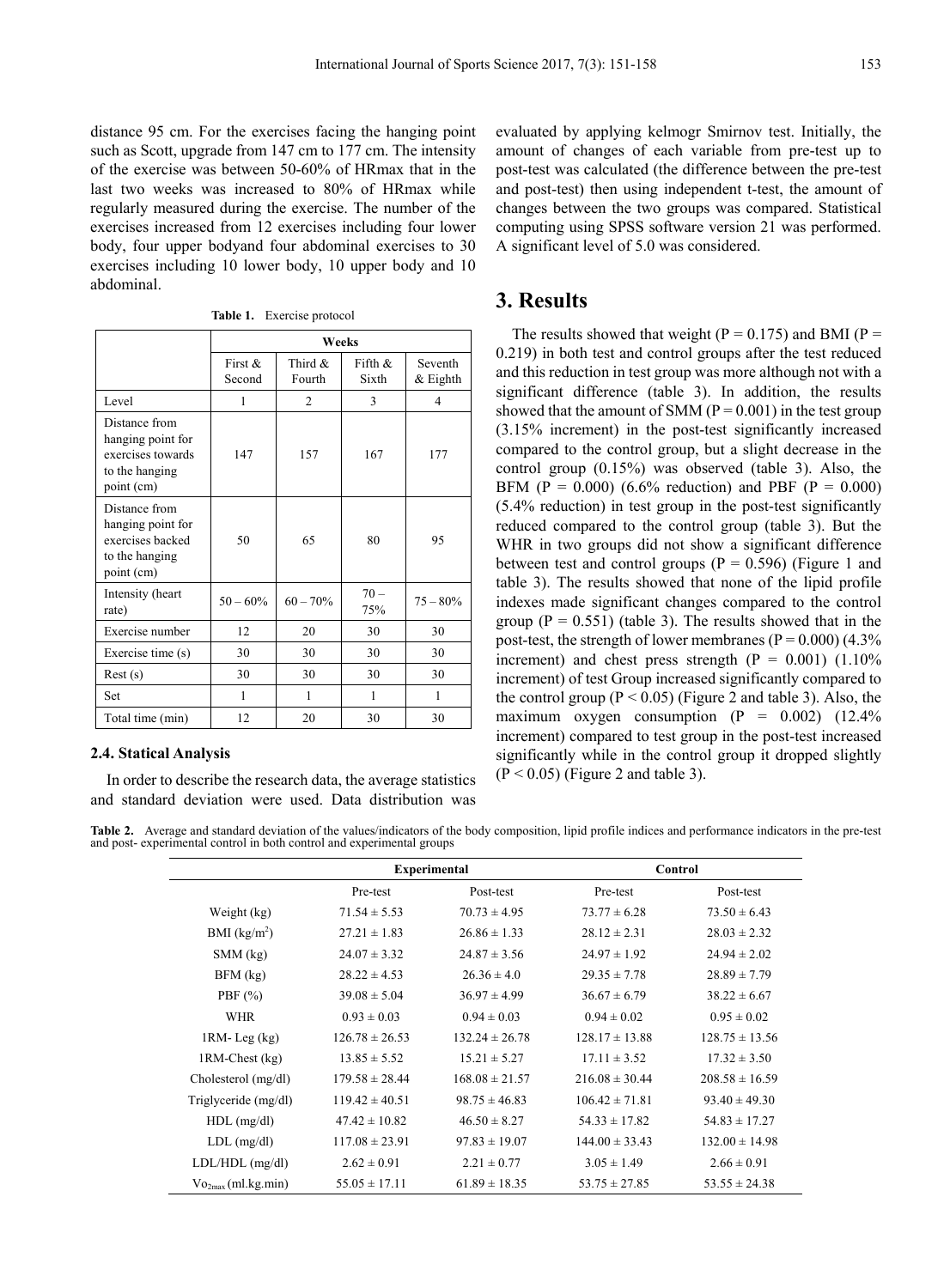# **Body Composition Indices**

■ Pre test ■ Post test



Figure 1. Average index of body composition in pre-test and post- test of test /experimental group

# **Performance Indices**



Figure 2. Average index of body composition in pre-test and post- test of test /experimental group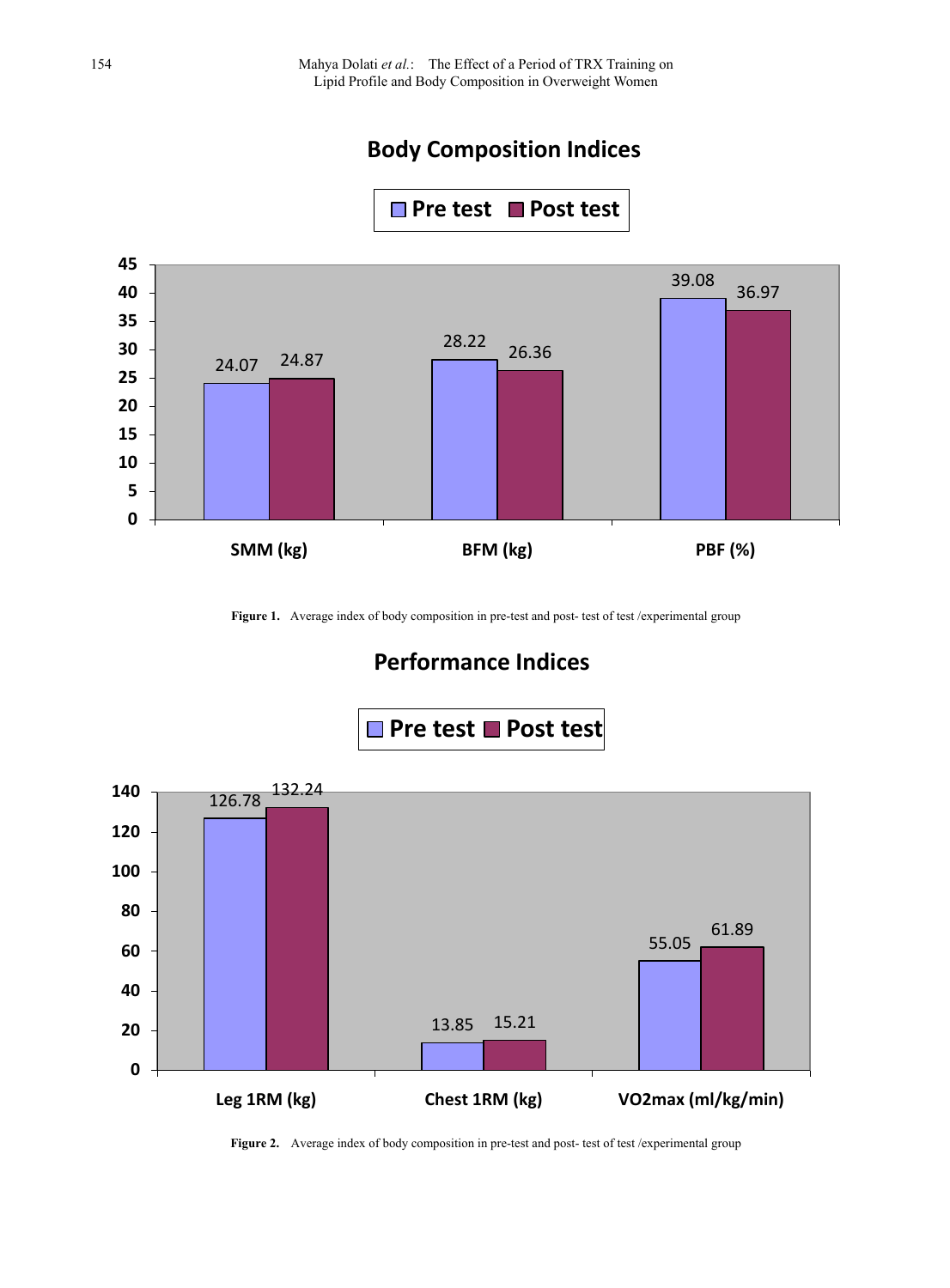#### **Calorie Rate**



**Figure 3.** The results of the average calorie intake by experimental group during eight-week trainin

**Table 3.** Summaries of the results of the independent t-test to compare the changes of the body composition, the lipid profile, and performance indicators of experimental and control groups of overweight women

|                                                                                     | The amount of changes of $M \pm SD$ |                    | <b>Independent t-test results</b>  |  |  |
|-------------------------------------------------------------------------------------|-------------------------------------|--------------------|------------------------------------|--|--|
|                                                                                     | Experimental                        | Control            |                                    |  |  |
| Weight (kg)                                                                         | $-0.82 \pm 1.29$                    | $-0.27 \pm 0.26$   | $t_{11.89} = 1.442$ , sig = 0.175  |  |  |
| BMI (kg/m <sup>2</sup> )                                                            | $-0.33 \pm 0.65$                    | $-0.08 \pm 0.09$   | $t_{11.52} = 1.301$ , sig = 0.219  |  |  |
| $SMM$ (kg)                                                                          | $0.80 \pm 0.63$                     | $-0.25 \pm 0.33$   | $t_{22} = 4.026$ , sig = $0.001*$  |  |  |
| $BFM$ (kg)                                                                          | $-1.87 \pm 0.83$                    | $-0.46 \pm 0.25$   | $t_{12.93} = 5.638$ , sig = 0.000* |  |  |
| PBF $(\% )$                                                                         | $-2.11 \pm 0.62$                    | $-0.44 \pm 0.31$   | $t_{22} = 8.415$ , sig = 0.001*    |  |  |
| <b>WHR</b>                                                                          | $0.01 \pm 0.02$                     | $0.006 \pm 0.008$  | $t_{22} = 0.538$ , sig = 0.596     |  |  |
| Cholesterol (mg/dl)                                                                 | $-11.50 \pm 14.97$                  | $-7.50 \pm 15.81$  | $t_{22}$ = 0.636, sig = 0.531      |  |  |
| Triglyceride (mg/dl)                                                                | $-20.75 \pm 42.15$                  | $-13.00 \pm 23.70$ | $t_{22}$ = 0.555, sig = 0.584      |  |  |
| $HDL$ (mg/dl)                                                                       | $-0.92 \pm 5.48$                    | $0.50 \pm 0.90$    | $t_{11.59} = 0.883$ , sig = 0.395  |  |  |
| $LDL$ (mg/dl)                                                                       | $-19.25 \pm 10.33$                  | $-12.00 \pm 23.18$ | $t_{15,20} = 0.990$ , sig = 0.338  |  |  |
| $LDL/HDL$ (mg/dl)                                                                   | $-0.40 \pm 0.29$                    | $-0.37 \pm 0.68$   | $t_{14.83} = 0.117$ , sig = 0.909  |  |  |
| $1RM$ - Leg $(kg)$                                                                  | $5.46 \pm 0.00$                     | $0.58 \pm 1.72$    | $t_{22}$ = 8.987, sig = 0.001*     |  |  |
| 1RM-Chest (kg)                                                                      | $1.36 \pm 0.94$                     | $-0.21 \pm 0.22$   | $t_{12,22} = 4.104$ , sig = 0.001* |  |  |
| $Vo_{2max}(ml.kg.min)$                                                              | $6.83 \pm 4.87$                     | $-0.20 \pm 5.17$   | $t_{22}$ = 3.430, sig = 0.002*     |  |  |
| * Significant difference between the test and control group changes ( $P < 0.05$ ). |                                     |                    |                                    |  |  |

## **4. Discussion**

In the present study, body fat mass and body fat percent decreased significantly after 8 weeks of training, and these results corresponded with improvements in athletic performance are consistent [15, 17]. Body composition can be used to estimate athletic performance and forecast improvements in athletic performance; body fat negatively impacts athletic performance through its effects on jumping ability, quickness, and speed [11]. In addition, there was a significant increase in muscle mass which may be due to the nature of the TRX resistance exercise being inconsistent with some indications of the past research [34]. On the other hand, this study reported lack of significant change in body weight and BMI that was in accordance with some studies [7] and disagreed with a number of them [33]. There were no differences in body composition changes between the groups after 8 weeks of training, perhaps because of the duration and

intensity of the exercise and the type of subjects. Major changes were not observed in body weight and BMI. In the strength /ability exercises, the changes of body weight and BMI is not usually significant because of concurrent reduction in fat mass and increase of the fatless mass at least in short term (less than 6months). The results of this study indicate that performing strength exercises regularly is capable of maintaining considerable changes in fat mass and fatless mass. The average amount of calories intake in resistance athletic with 70 to 75% 1RM in 90 minutes was 484 kcal and the resistance exercises with 80 to 85% intensity of 1RM in 90 minutes have been reported as 560 kcal [19]. In this study, the average calorie consumed at the first and second week with 50-60% of heart rate 12 minutes was 143 kcal, and in the third and fourth week with 60 to 70% of heart rate in 20 minutes was 164 kcal, in the fifth and sixth week with 70 to 75% of heart rate in 30 minutes it was 238 kcal while in the seventh and eighth week with 75 to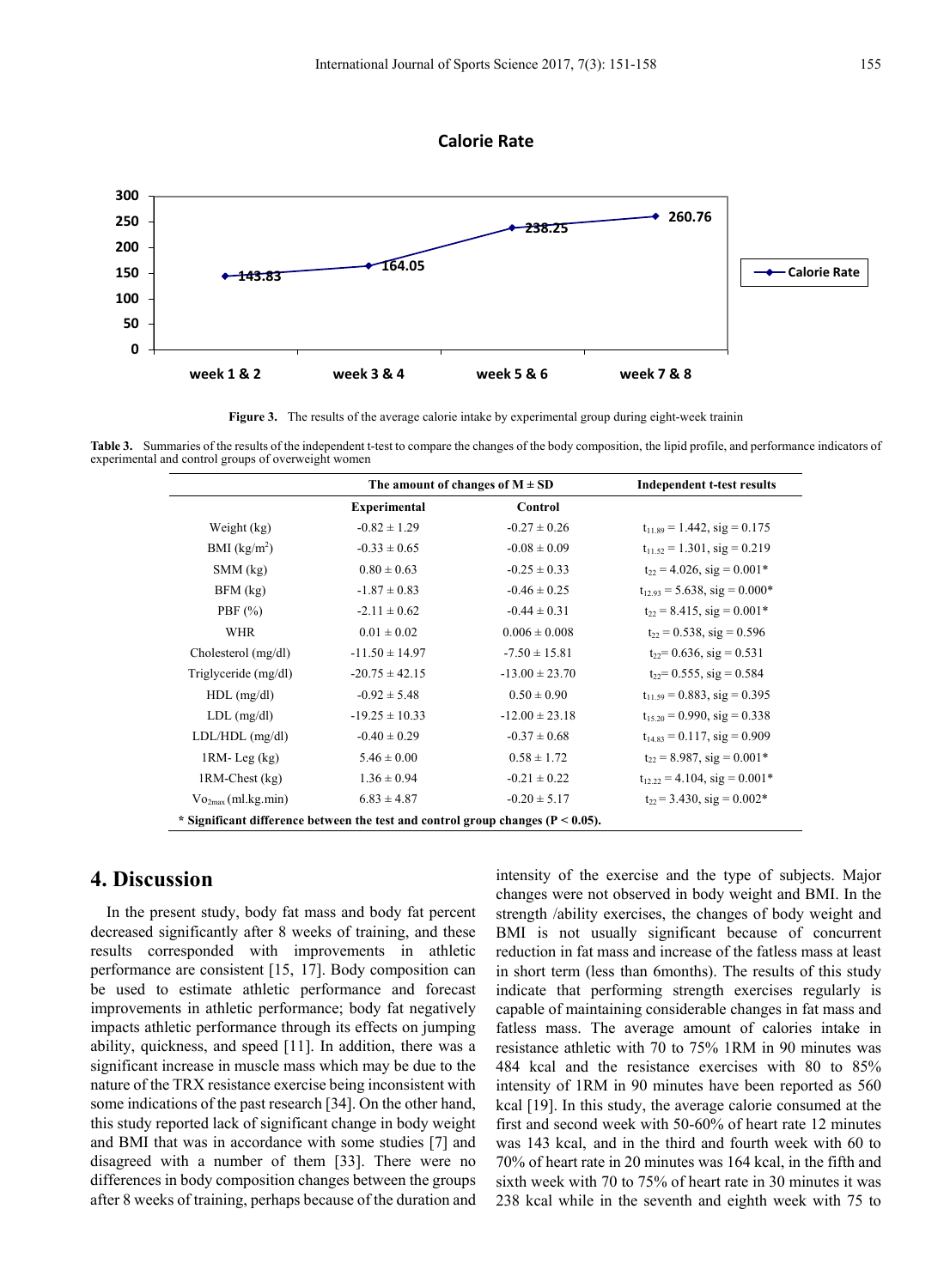80% of heart rate in 30 minutes it was 260 kcal which complies with the previous research findings.

Maximum isotonic muscular strength (1RM) represents maximum muscular strength [23]. In the present study, the 1RM of both the chest and leg press And VO2max increased and significant differences were observed. Therefore, it can be stated that the implementation of TRX exercises plays a key role to increase strength and maximize oxygen consumption of the subjects (not equal to aerobic exercise) which is consistent with Amanda findings on the impact of TRX exercises on physical functions during eight weeks on the elderly and also to Arazi research which applied combination of resisting -aerobic exercises [5, 6].

Muscles take longer to reach a steady rate of oxygen consumption following moderate- to high-intensity aerobic exercise which elicits a considerably greater oxygen deficit than low intensity exercise. Elevated oxygen uptake following moderate intensity exercise leads to slightly elevated levels of physiologic function by replenishing high-energy-phosphates depleted during the suspension-training workout [27]. Elevated oxygen consumption post-exercise will result in increased energy consumption that contributes to the overall metabolic cost of an exercise bout [36] which significantly increased after the 8-week training program. Increased muscular strength is very important for subjects and athletes because of the ability in the performance of the exercises. Chest and leg muscle strength assessment for possible changes of the muscles of the entire body was performed. The 4.3% (leg 1RM) and 10.01% (chest 1RM) increased over 8 weeks in the present study which is approximately equal to the 7.6% increase reported by Song's study [20]; therefore, the training program in the present study appears to be effective for appropriate stimulation of the lower extremity muscles for subjects. The TRX suspension trainer is a unique mode of exercise because it requires the participant to use their hands to support them during the functional exercises. Theoretically, handgrip strengths should have improved after 8 weeks of functional training with the TRX [5] that complies with the results of this research. Some studies also have reported that a course of TRX exercises improves muscular performance, movement skills and strength and functional mobility [1, 10, 25, 29, 35, 37]. This might be due to the program that primarily focuses on strength. As a result, it was expected that TRX training, which utilizes body performance indexes based on the results support this hypothesis. It is also likely that TRX can improve co-activation and coordination of the neuromuscular system.

Isotonic training leads not only to improved joint range of motion but also changes in resistance as the subject keeps a steady pace [31]. Therefore, it enables precise examination of myofunctionat various angular velocities and rehabilitation and strengthening of muscles based on the results [16]. The explanation for a greater increase in the muscular strength in extension may involve only the ground-based TRX and resistance training. The present study results showed that a course of TRX resistance training

has no effect on the lipid profile. Since the majority of the researchers view the resistance and endurance exercises as important factors in cardiovascular health and reducing the risk factors, it was expected to observe appreciable improvement in the lipid profile. The results of this part of the study of is in accordance with Taleb Amouzad and et a l. (1981), Ehsan Mir and et al. (2014), Catherine, et al. (2001) [4, 26, 14, 32]. But it is differs from with the findings of Hidetaka et al. (1981) and Brith (2006) [18, 9]. Researchers believe that LDL and HDL is hardly affected by the exercises, especially HDL, which is affected by the intensity of the workout and maybe, duration and intensity of the exercises could be considered as causes of the achievements due to these results. The initial levels of the indicators at the start of training are an effective factor as well so that as far as the amount of blood lipids is high, tangible changes will be shown [28]. In the present study, the amount of HDL, LDL, TG and TC of the subjects were normal. And maybe that is why lipid indexes have no significant changes. On the other hand, nutrition and diet of the participants have not been modified. Considering this factor in future research can be helpful. The type, intensity and duration of the training exercises can also be considered other factors that we can get more clear perspective about them in the future research through proceeding more accurate investigations.

### **5. Conclusions**

Although eight weeks of TRX resistance athletic activities was not sufficient and effective to improve the lipid profile of overweight women, it improved the performance indicators and some indicators of body composition. The results of this study indicates that TRX exercises will reduce body fat and increase muscle mass at the same time. Thus it can be said that TRX exercises with the aim of reducing the body fat and increase muscle mass, is actually the proper way for overweight women to lose fat and TRX can replaced traditional resistance training exercise.

# **REFERENCES**

- [1] Angus Gaedtke, Tobias Morat. (2016). Effect of Two 12-week Strengthening Programmers on Functional Mobility, Strength and Balance of Older Adults: Comparison between TRX Suspension Training versus an Elastic Band Resistance Training. Central European Journal of Sport Sciences and Medicine. Vol. 13, No. 1/2016: 49–64.
- [2] "About TRX". (2016). (http//:www.trxtraining.com)
- [3] ANGUS GAEDTKE, and TOBIAS MORAT. (2015). " TRX Suspension Training: A New Functional Training Approach for Older Adults -Development, Training Control and Feasibility". International Journal of Exercise Science. 8(3): 224-233.
- [4] Amouzad Mahdi rejei Taleb, Razi Motaleb, Barari Alireza,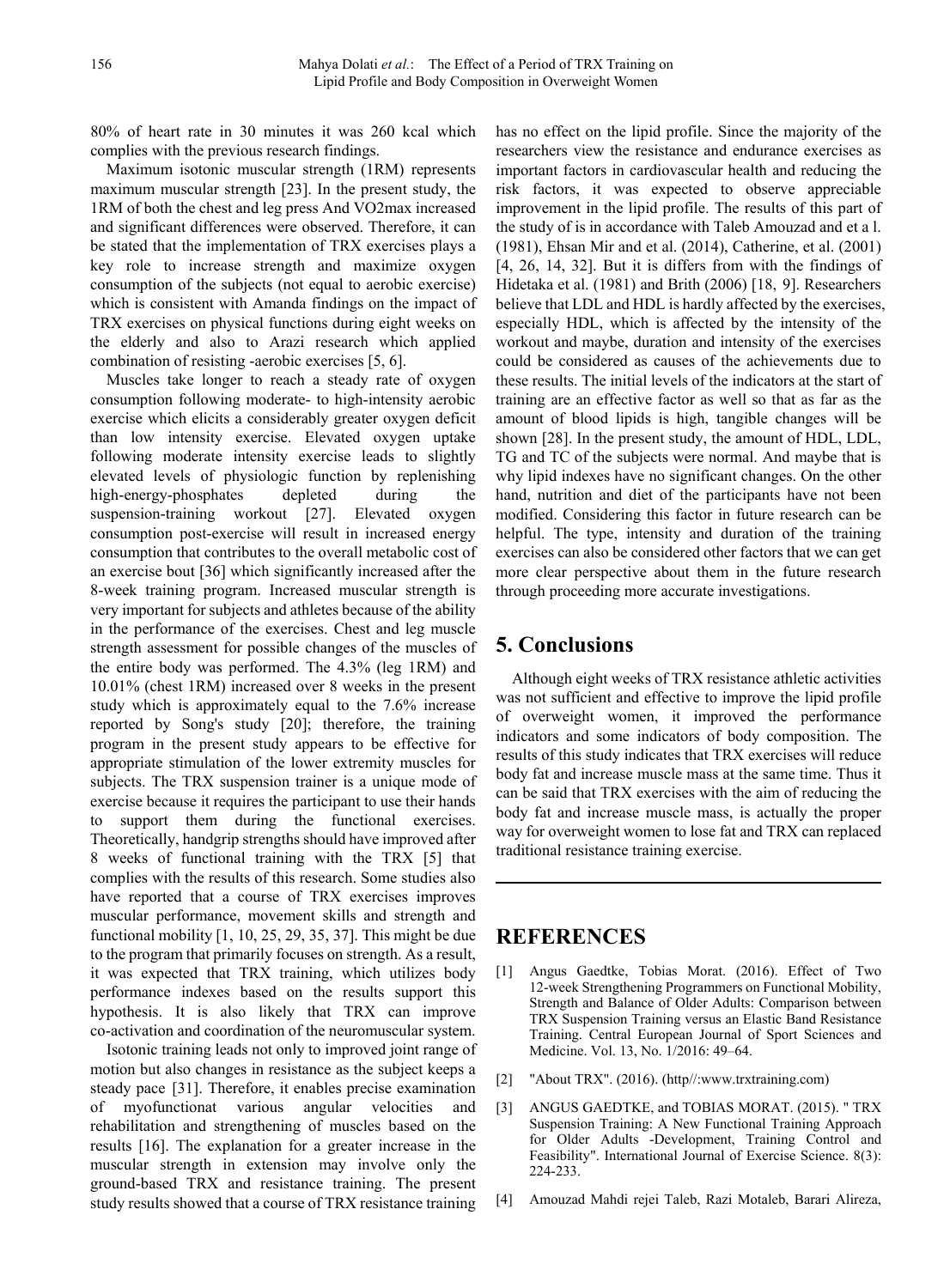Farzanegi Parvin, Amouzad Mahdirejei Hassan, Shahrestani Zabiholla, Ahmadi Mehran. (2015). A comparetive study of the effects of endurance and resistance exercise training on PON1 and lipid profile levels in obese men. Sport Sci Health. DOI 10.1007/s11332-015-0232-2.

- [5] Amanda Kosmata. (2014). Functional Exercise Training with the TRX Suspension Trainer in a Dysfunctional, Elderly Population. Department of Health and Exercise Science. A thesise.
- [6] Arazi Hamid, joorian aboozar, Asghari Ehsan. Comparison Effect of concurrent training (resistance exercise) and aerobic maximal oxygen uptake, lipid profile, blood sugar and blood pressure, middle-aged men with cardiovascular risk factors. Journal of Medical Sciences, Yazd. Volume 20, Issue 5, 627-638.
- [7] Ahmadi Kani Golzar Farhad, Sheykholeslami Vatani Daryoosh, Kashkooli Vahid, Moradi Hadi, Farhangian Morad. (2012). Whey protein isolate the effect of supplementation and strength training on weight loss, body composition, muscular strength and hypertrophy in overweight young men. Journal of Nutrition and Food Technology. Year Issue 2, Summer 1391, pp. 46-37.
- [8] Banz WJ, Maher MA, Thompson WG, Bassett DR, Moore W, Ashraf M, et al.(2003). "Effect of resistance versus aerobic training on coronary artery disease risk factors". Exp Bio Med. 228(4): PP: 434-440.
- [9] Braith RW, Stewart KJ. (2006). "Resistance exercise training: Its role in the preventionof cardiovascular disease". Circulation. 113(22): PP: 250-264.
- [10] Byrne, Jeannette M.; Bishop, Nicole S.; Caines, Andrew M.; Crane, Kalynn A.; Feaver, Ashley M.; Pearcey, Gregory E.P. (2014). Effect of Using a Suspension Training System on Muscle Activation During the Performance of a Front Plank Exercise. Journal of Strength & Conditioning Research: Volume 28 - Issue 11 - p 3049–3055.
- [11] Barnard RJ, Wen SJ, 1994. Exercise and diet in the prevention and control of the metabolic syndrome. Sports Med; 18(4): 218-28.
- [12] Cameron AJ, Zimmet PZ, Shaw JE, Alberti KG. (2009). "The metabolicsyndrome: in need of a global mission statement". Diabet Med; 26(3):pp: 306–309.
- [13] Dalibor Pastucha, Radka Filipcikova, Marcela Bezdickova, Zdenka Blazkova, Ivana oborna, Jana Brezionova, Libor Machalek, Eliska Sovova, Vit Cajka, Jan Bajorek. (2012). "Clinicalanatomy aspects of functional 3D training – case study". Biomed Pap Med Fac Univ Palacky Olomouc Czech Repub. 156(1):63–69.
- [14] D. Curri Katharine, J. Bailey Kaitlyn, E. Jung Mary, S. Mckelvie Robert, J. Macdonald Maureen. (2015). Effects of resistance training combined with moderate-intensity endurance or low-volume high-intensity interval exercise on cardiovascular risk factors in patients with coronary artery disease. Journal of Science and Medicine in Sport 18 .637–642.
- [15] Denysschen, CA, Burton HW, Horvath PJ, Leddy JJ, Browne RW. Resistance training with soy vs Whey protein supplements in hyperlipidemic males. J Int Soc Sports Nutr 2009; 11: 6-8.
- [16] Fillyaw M, Bevins, T, Fernandez L, 1986. Importance of

correcting isokinetic peak torque for the effect of gravity when calculating knee flexor to extensor muscle ratios. PhysTher; 66(1): 23-31.

- [17] Ghahramanloo E, Midgley AW, Bentley DJ. The effect of concurrent training on blood lipid profile and anthropometrical characteristics of previously untrained men. J Phys Act Heal 2009; 6(6): 760-6.
- [18] Hidetaka Hamasaki, Yu Kawashima, Yoshiki Tamada, Masashi Furuta, Hisayuki Katsuyama, Akahito Sako, Hidekatsu Yanai. (2015). Associations of Low-Intensity Resistance Training with Body Composition and Lipid Profile in Obese Patients with Type 2 Diabetes. PLoS ONE, 10(7): e0132959. doi:10.1371.
- [19] Hadi Yarahmadi, Mohammadreza Hamedinia, Amirhosein Haghighi, Aliakbar Jahandide, Zohre Taher. (2010). The effects of resistance exercise with moderate intensity and Heavy on appetite, energy intake of calories received his In healthy men. Journal of Medical Research scholar. 89(18)
- [20] Imai A, Kaneoka K, Okubo Y, Shiina I, Tatsumura M, Izumi S, et al., 2010. Trunk muscle activity during lumbar stabilization exercises.
- [21] Jeffrey Janot, Taylor Heltne, Chelsea Welles, Jaime Riedl, Heidi Anderson, Ashley Howard, Sue Lynn Myhre. (2013). "Effects of trx versus traditional resistance training programs on measures of muscular performance in adults". Journal of Fitness Research. Vol. 2, No 2.
- [22] Janghorbani M, Amini M, Willett WC, Gouya MM, Delavari A, Alikhani S, & Mahdavi A. (2007). First nationwide survey of prevalence of overweight, underweight, and abdominal obesity in Iranian adults. Obesity. 15(11); PP: 2797-808.
- [23] Kyung-Hun Yu, Min-Hwa Suk, Shin-Woo Kang, Yun-A Shin. (2015). "Effects of Combined Resistance Training with TRX On Physical Fitness and Competition Times in Fin Swimmers". International Journal of Sport Studies. 5 (5), 508-515.
- [24] Mario Tomljanović, Miodrag Spasić, Goran Gabrilo, Ognjen Uljević and Nikola Foretić. (2011). "Effects of Five Weeks of Functional Vs. Traditional Resistance Training on Anthropometric and Motor Performance Variables". Kinesiology. 43(2): 145-154.
- [25] McGill, Stuart M.; Cannon, Jordan; Andersen, Jordan T. (2014). Analysis of Pushing Exercises: Muscle Activity and Spine Load While Contrasting Techniques on Stable Surfaces With a Labile Suspension Strap Training System. Journal of Strength & Conditioning Research: January 2014 - Volume 28 - Issue 1 - p 105–116.
- [26] Mir Ehsan, Fathei Mehrdad, Mir Sayeedi Mojtaba, Hejazi Keyvan. (2015). The effect of eight weeks combined training (aerobic-resistance) on homocysteine, C-reactive protein and lipid profile in inactive elderly men. Medical Journal of Tabriz University of Medical Sciences and Health Services Vol. 36, No. 6.Pages: 80-86.
- [27] McArdle, W., Katch, F., Katch, V., *Essentials of Exercise Physiology*. 2006, Blatimore, MD: Lippincott Williams & Wilkins.
- [28] Manning JM, Dooly-Manning CR, White K, Kampa I, Silas S, Kesselhaut M, Ruoff M. Effects of a resistive training program on lipoprotein--lipid levels in obese women. Medicine and Science In Sport and Exercise. 1991 Nov;